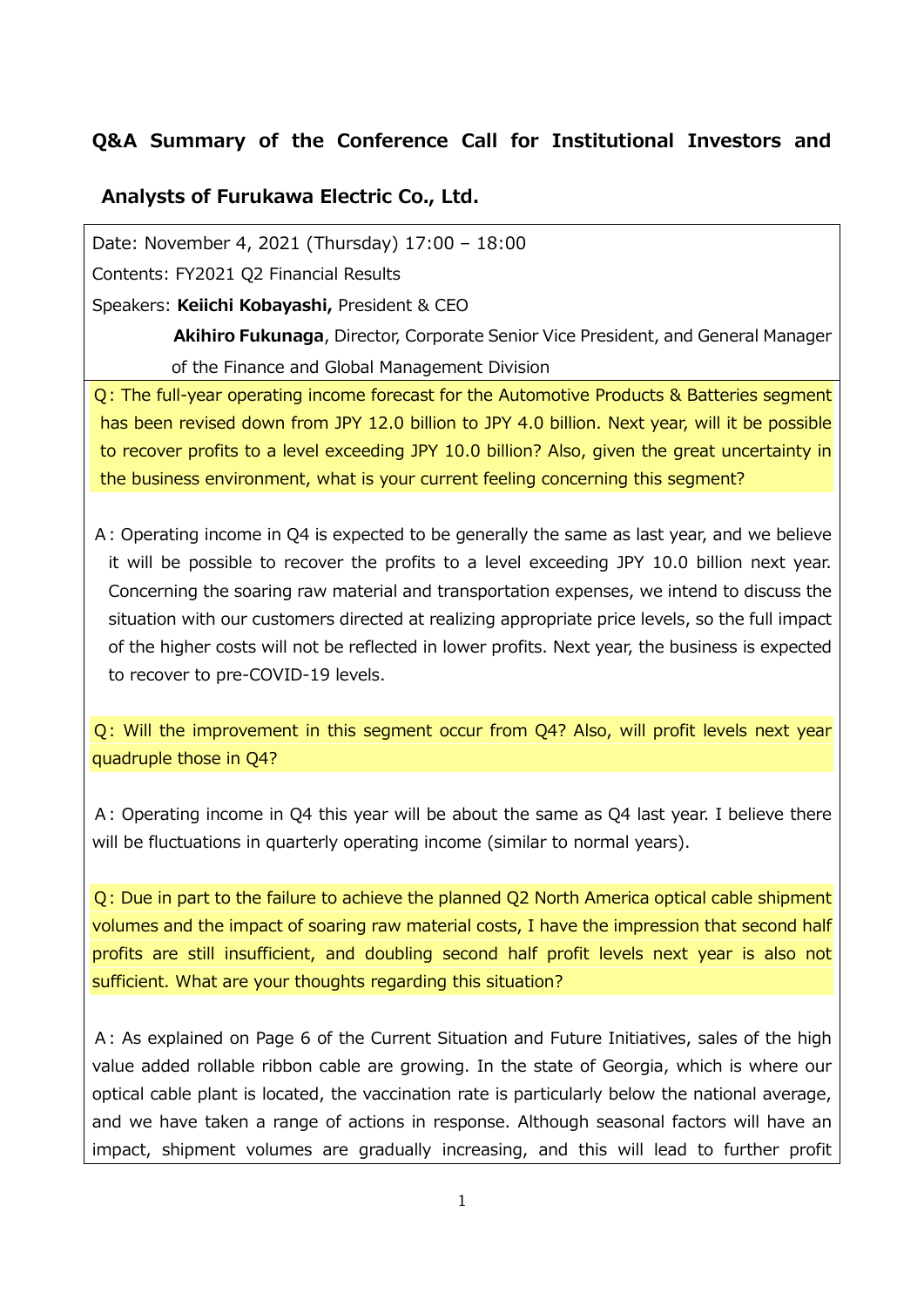improvement going forward. Concerning the response to soaring raw material costs, we will consult with customers while sharing information.

Q: In the Communications Solutions segment, despite the slow progress in the first half, you have kept the full-year forecast unchanged. Given the fact that Q3 is typically a weak period for optical fiber and cable due to seasonal factors, the profit levels in the second half appear to be quite aggressive. According to the detailed breakdown of the improvements expected in the second half shown on Page 12 of the FY2021 Q2 Financial Results, reducing the raw material costs and transportation expenses and adjusting prices to appropriate levels are expected to greatly improve profits, but to what extent do you expect profits to improve in Q3 and Q4?

A: Sales are continuing to grow steadily in the second half, and the ratio of rollable ribbon cable orders is increasing, including for data centers. Also, shipments will steadily improve in the second half as the result of increased productivity in the North America optical cable business. Concerning the efforts to reduce the soaring raw material costs and transportation expenses, we are moving forward with procurement from multiple suppliers, utilization of alternative materials and increasing the efficiency of the shipping methods. Also, concerning the realization of appropriate price levels, (based on the status of consultations with customers,) we have made some progress already and expect to make more progress going forward. The benefits of these actions will likely appear mainly in Q4. Concerning the bar graph on Page 12 (Reducing the raw material costs and transportation expenses and realizing appropriate price levels), about 30-40% of the improvement is expected to be through realizing appropriate price levels.

In addition, digital coherent products, which were negatively affected by reduced demand resulting from customer inventory adjustments and COVID-19 lockdowns in Southeast Asia in the first half, are expected to recover from Q3. Sales of specialty fibers are also expected to increase in the second half compared to the first half.

Q: According to Page 7 of the Current Situation and Future Initiatives, North America optical cable shipments were below production capacity. What are your thoughts regarding shipment volumes, and what actions will you take going forward?

A: Although we are certainly not satisfied with the current situation, based on the future pandemic related risks, we are implementing a variety of responses. Along with providing incentives to highly-skilled employees, management has been reorganized, and the turnover rate is starting to drop. In order to avoid delivery problems, operations are currently being conducted with slightly more personnel than usual, and while monitoring daily operations,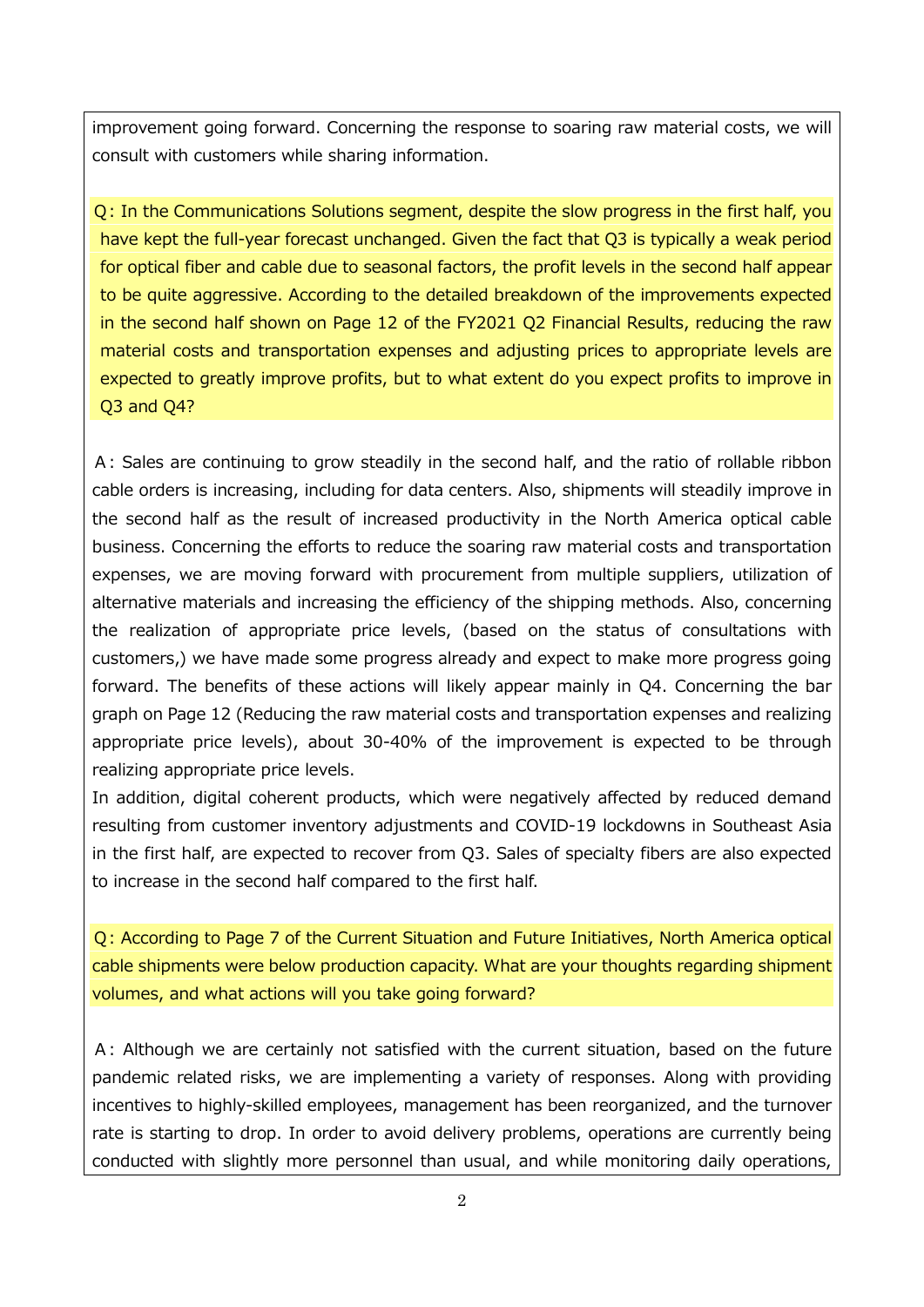responses are being implemented with anticipation for the future.

Q: Today's explanation sounds similar to the one I heard six months ago. What has changed?

A: On the operating level, personnel have been reorganized, including new hiring. Also, the support from Japan has been expanded from support for production technology to other aspects such as support for transforming the structure of the plant itself.

Q: The soaring raw material costs and transportation expenses appear to be having a major impact on the company as a whole, but what impact have these had in each segment?

A: Soaring raw material costs and transportation expenses had an impact of about JPY 4.5 billion in the first half. The impact was split roughly in half between Communications Solutions and Functional Products. For the full year, the impact is expected to be around JPY 10.0 billion. In the Automotive Products business, significant air freight expenses have been incurred due to the emergency response resulting from the impact of COVID-19, so although the impact is not wholly caused by soaring prices, it will be about JPY 2.0 billion. The remaining amount will be roughly split between Communications Solutions and Functional Products.

## Q: Will it be possible to adjust prices to appropriate levels in the Functional Products business?

A: Although there will be a time lag, we are moving forward with efforts to realize appropriate prices, and it is expected to lead to improved profits from Q3 into Q4.

Q: This year seems to have been positioned as an emergency management response year. While responding to the challenging management environment, you are also moving forward with new products, including steady orders for aluminum wire harnesses. Given the current management environment, have your expectations changed in regards to the growth of new products and new business fields?

A: The overall strength of the alloy (materials) technology and photonics technology in our aluminum wire harnesses is highly evaluated. Going forward, this business will grow as we acquire additional orders. In the power cable business, our service, design and initiatives for deep underground design technology directed at the future are also highly evaluated, and it is starting to become a value added business. In regards to copper strips, we are moving forward with transforming the product portfolio.

Recently, improving the optical cable business has been the main issue, but we are also